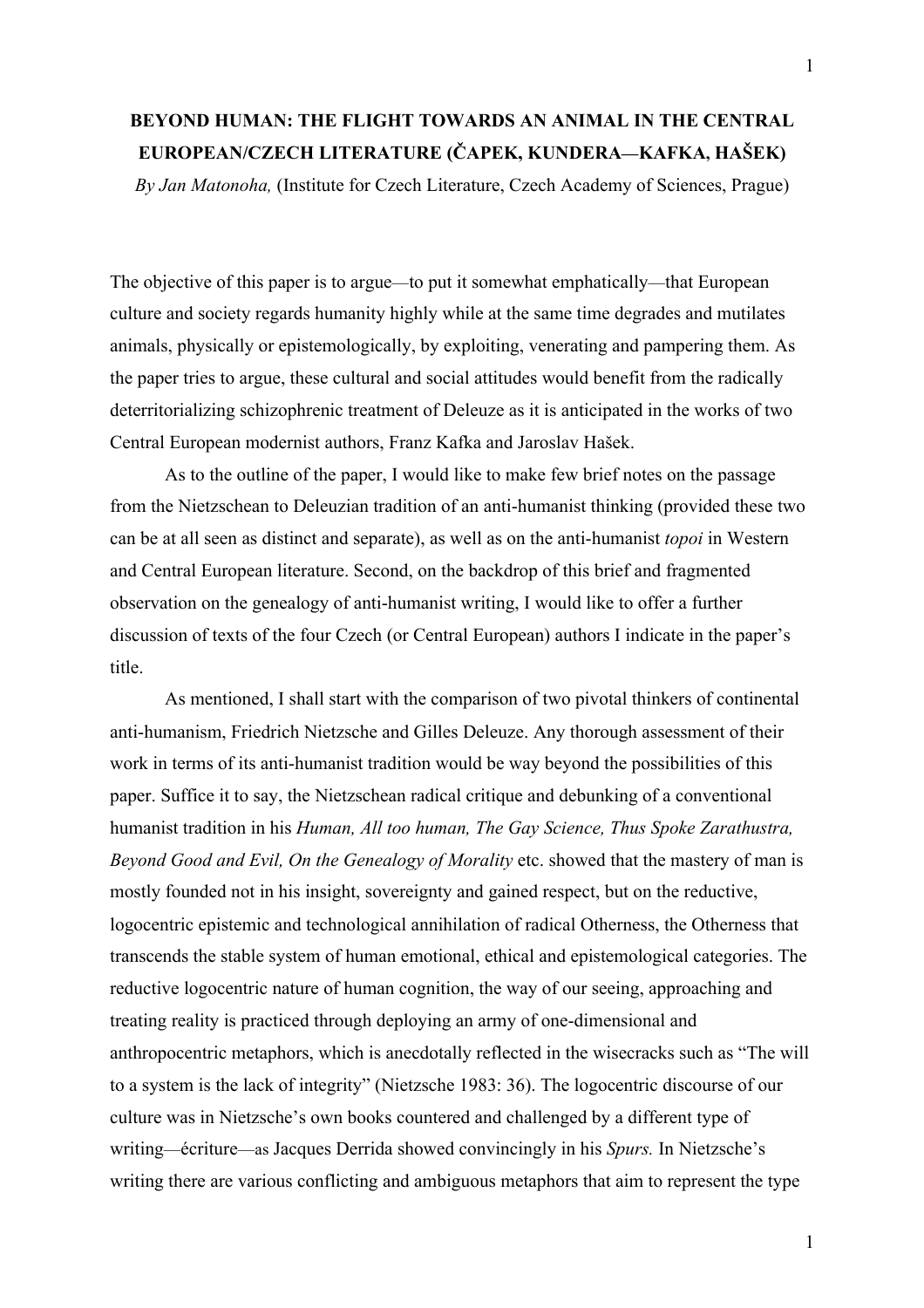of identity that eludes designation, to gesture towards a radical Otherness that escapes all possible philosophical signification. This figurative place is occupied variably by tricky, dangerous yet infinitely appealing elements of water, or by the feminine. Entering the middle stage of his philosophical development, Nietzsche rejects his earlier *allzumenschliches* fascination with the possibility of a radical romantic protest and counter-position. To criticize and protest does not suffice; what is needed is a radical break from the logic of values that so far had been taken to be worthy enough to be doubted and thus paradoxically cemented in their legitimacy (albeit as a targets of a critique).

This move—rewriting the rules of a game entirely—can be also tracked down in Deleuzian polemics with Lacanian psychoanalysis. The Deleuzian *schizo* finds the paternal figure not only unworthy of conflict, he does not even develop a framework for signification within which a father figure could operate and be noticed. The Nietzschean metaphorical positioning of a woman as a figure that transgresses the conventional concept of stable, unified, manageable and comprehensible subjectivities and cognitive processes is to be replaced with yet another, even more radical concept, that of an inhuman: machines, bodies without organs, a *schizo* that breaks away from the Oedipus figure and searches from the lines of flight from the system of territorialization towards an inhuman.<sup>1</sup>

On the backdrop of these discourses of de-centered human subjects in "post-Nietzschean" philosophy, I would like to explore the theme of the animal in the works of fiction by few Central European / Czech writers. I will contrast, on the one hand, the works of Karel Čapek and Milan Kundera as the instances of a conventional humanist treatment of the topic of animals with, on the other hand, a less "regular" approach of an unlikely couple of quite different yet in many regards intriguingly similar authors – Franz Kafka and Jaroslav Hašek. However, I feel that a few words need to be said first concerning the tradition of Western and Central European literature as it pertains the topic of the flight from authority and mythology of humanism.

In particular, the French modernist tradition of the de-centering subjectivity and the human body deals with fragmented organs in a specific manner. For the sake of the brevity I shall skip here to the fiction of Louis-Ferdinand Céline, Antonin Artaud or Jean Genet just to mention the way, as in Georges Bataille's *Story of the Eye*, the attention focuses on the

<sup>&</sup>lt;sup>1</sup> No need to mention here the way this tradition of thinking was further developed by feminist philosophy among others in Donna Haraway's concept of a cyborg identities (Haraway 1991) or Rosi Braidotti's nomadic subjectivities (Braidotti 1994). With respect to the prime sake of my argument here I set aside other paradigm accounts of the human-inhuman relation as put forward by authors such as Jacques Derrida (Derrida 2002) or further reflections on and elaboration of his approaches in works of Cary Wolfe (Wolfe 2003) to mention just two representatives of current post-humanist thinking.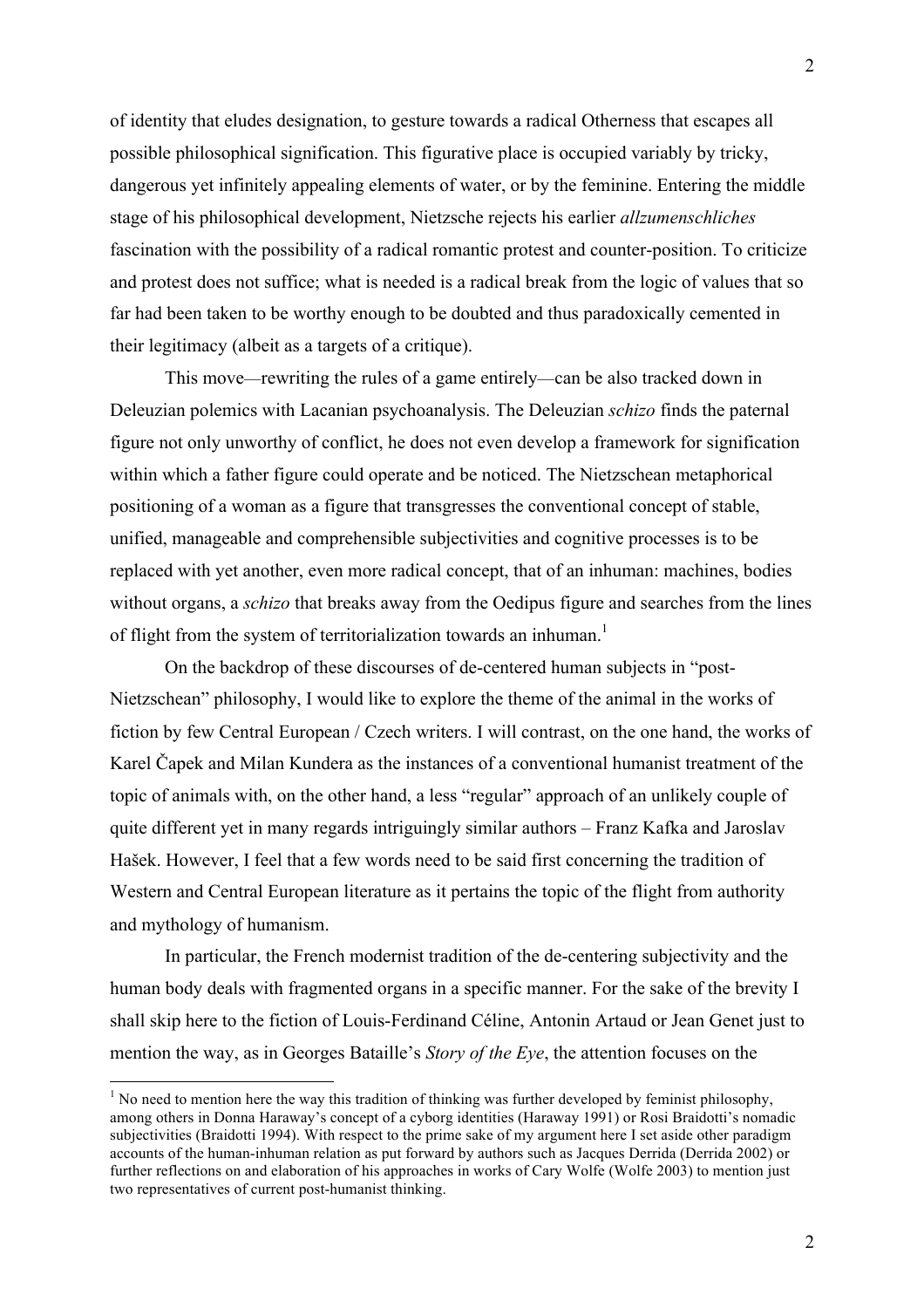annihilation of a subject through aggressively seductive pleasures of a gaze, of seeing and being seen (which are being followed by a more direct violence) and on alternative pleasures of tactile nature (Bataille 1977). Equally, the demarcation of subjectivity is being put under test here through its transgression and immersion into what Kristeva called an abject, the "thing" that is simultaneously inside and outside of a body, subjectivity and, more importantly, outside of the symbolic, cultural system (Kristeva 1982).

These are of course by no means the only significant treatments of the given topic in literature. As already suggested, the turn of the century and early modernist as well as avantgarde Central European literature abounded with various literary treatments of the bodily human existence verging on the inhuman. For instance, Franz Kafka, for example, in the *Description of a Struggle, The Cares of Family of Man, The Metamorphosis* etc*.,* or Witold Gombrowicz, in *Ferdydurke*, pursued the path of fragmenting the image of human body radically in an expressionist vein: individual human body parts, hands, legs, calf or buttocks for that matter (in Gombrowicz writings) became not that much a synecdoche of an individual as a means of the de-centering of a human subjectivity (Kafka 1971; Gombrowicz 1961). This grotesque, absurd and uncanny imagery helped to highlight the way our existence is inevitably located in a bodily situation, debunking the sublime aspiration for a dignified detachment and autonomy of the Self from its inconvenient material and yet at the same always already culturally determined or negotiated condition. Reading Kafka and Gombrowicz, we can get the clear sense of the ways we are being interpellated, confronted or violated by the gaze of others based on our material appearance and habitus (to use Pierre Bourdieau's term). These images of fragmentation of bodily existence can be successfully read as a move towards Deleuzian demise of a subject and emergence of the body without organs conceived as a flow of multiple energies (cf. Deleuze and Guattari 1983).

Following these brief and general introductory remarks, I would like to embark on the debate of the writing of the four Central European authors mentioned in the title of this paper. I shall start with Karel Čapek and Milan Kundera as two symptomatic representatives of literary writing of traditional humanist vein to further proceed to the discussion of the writing of Franz Kafka and Jaroslav Hašek . Interestingly enough, in his plays and novels, Nobel Prize nominee Karel Čapek frequently dealt with the topic of animals and machines. Coincidentally, he is often mistakenly credited with coining the word "robot" which was actually made up by his younger brother Josef, a co-author of his many plays and early short stories. However, the motifs of animals and machines are used in Čapek's works merely as traditional allegories whose point of reference is always their unmistakably and

3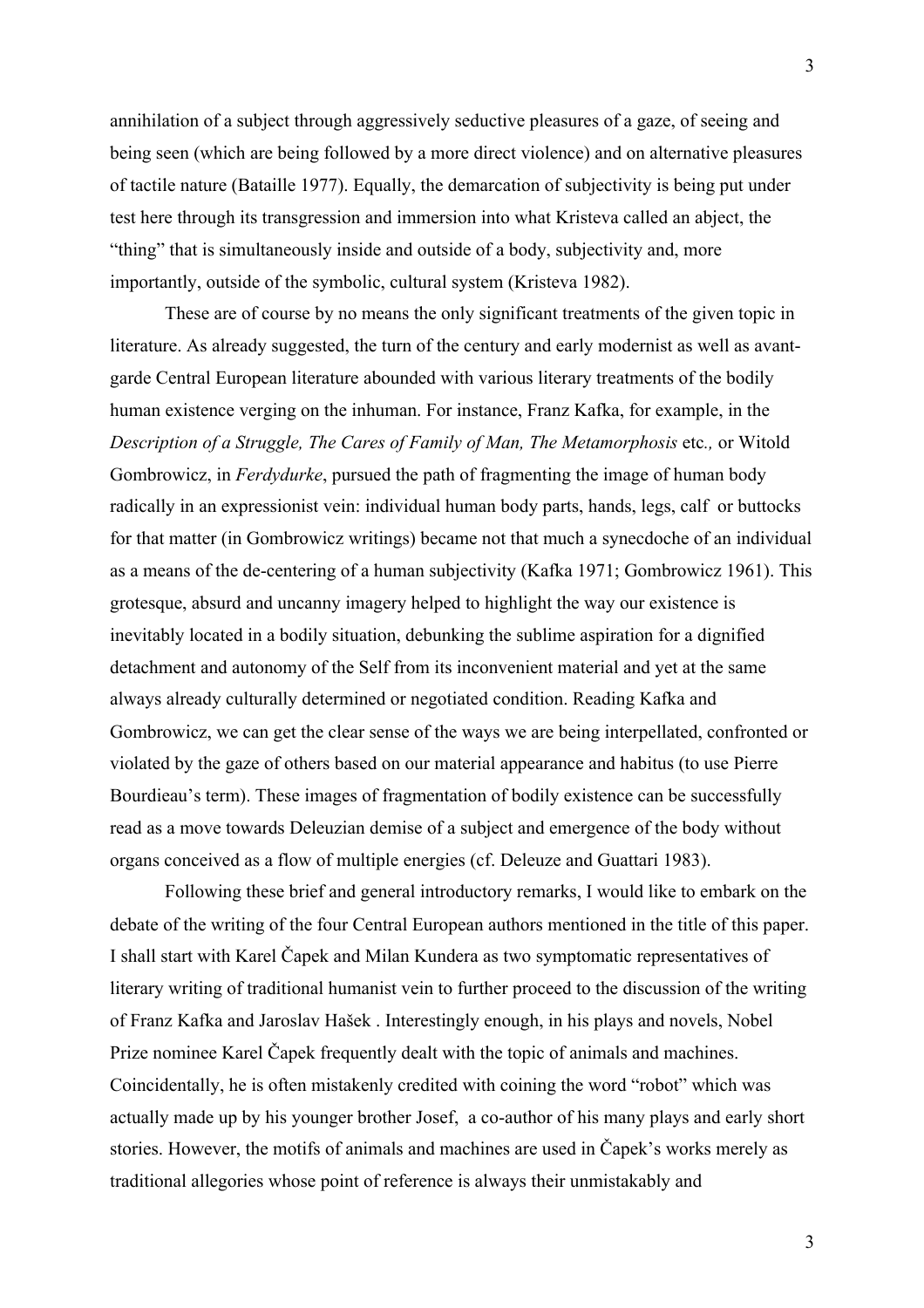conventionally human counterparts. These are the cases of *Rossum's Universal Robots* from 1920, where the word "robot" first appeared, *Pictures from the Insects' Life* (1921) or *War with the Newts* (1936), where machines, beetles and newts designate human sentiments, narrow minded or selfish petit bourgeois and Nazi Germany soldiers, respectively. Perhaps few of his more intriguing observations stemming from his humanist leanings is his profound skepticism about grand and potentially totalitarian ideologies, the skepticism quite nicely encapsulated in the title of English volume of his writing in *Toward the Radical Center* (Čapek 1990) could be read as a sign of the radically relativist and essentially undecidable nature of human justice and social arrangements. Čapek's deeply ingrained *skepsis* about the nature of justice is one of the points of his thinking I find quite interesting. In the story "Last Judgment" (Čapek 1994), there is depicted a figure of God who systematically and deliberately abstains from passing any judgment precisely since he *is* omniscient. Perhaps one of the rare insights about the limits of human vis-a-vis otherness could be found in his story *Footprints* (ibid.) which deals with the nature of mystery. The story disproves the idea that the true mystery is, for instance, a murder: for murder is actually a perfectly illuminated slice of life, as the narrator in the story puts it. A true mystery according to Čapek resides rather in the everyday being of our fellow travelers, in the radical Otherness and silence of our closest one: you are never really going to learn what your spouse or your cat thinks, Čapek says in the story.

Not unlike Karel Čapek's (cf. namely the novel *Hordubal*), Milan Kundera's writing is known for debunking the idea of any possibility of successful communication and understanding. In Kundera's universe, we all fall prey to the differential nature of language and are never exempted from the fate of constant misunderstandings and misconceptions about our close ones and mostly ourselves. Yet there is one exceptional place in Kundera's universe that is elevated from this ill fate of human condition. It is the *topoi* of a silent, impenetrable Other, variably—and symptomatically enough—occupied by either a female figure (Lucie in *The Joke*, Kundera 1992) or an animal, namely a dog (Karenin in *The Unbearable Lightness of Being*, Kundera 1996). But precisely at this very point Kundera not only profoundly contradicts his critique of kitsch: his treatment of these characters amounts to emotional blackmail perfectly conforming his own definition of a kitsch, i.e. — the state we are emotionally moved by the fact we are able to be moved. More importantly, without realizing it, Kundera effaces any form of otherness (which he sets out to celebrate) by projecting human sentiments into the silent character of Karenin, a dog, pretty much in the same way he projects narrator's and reader's sentiments into the violated female body of a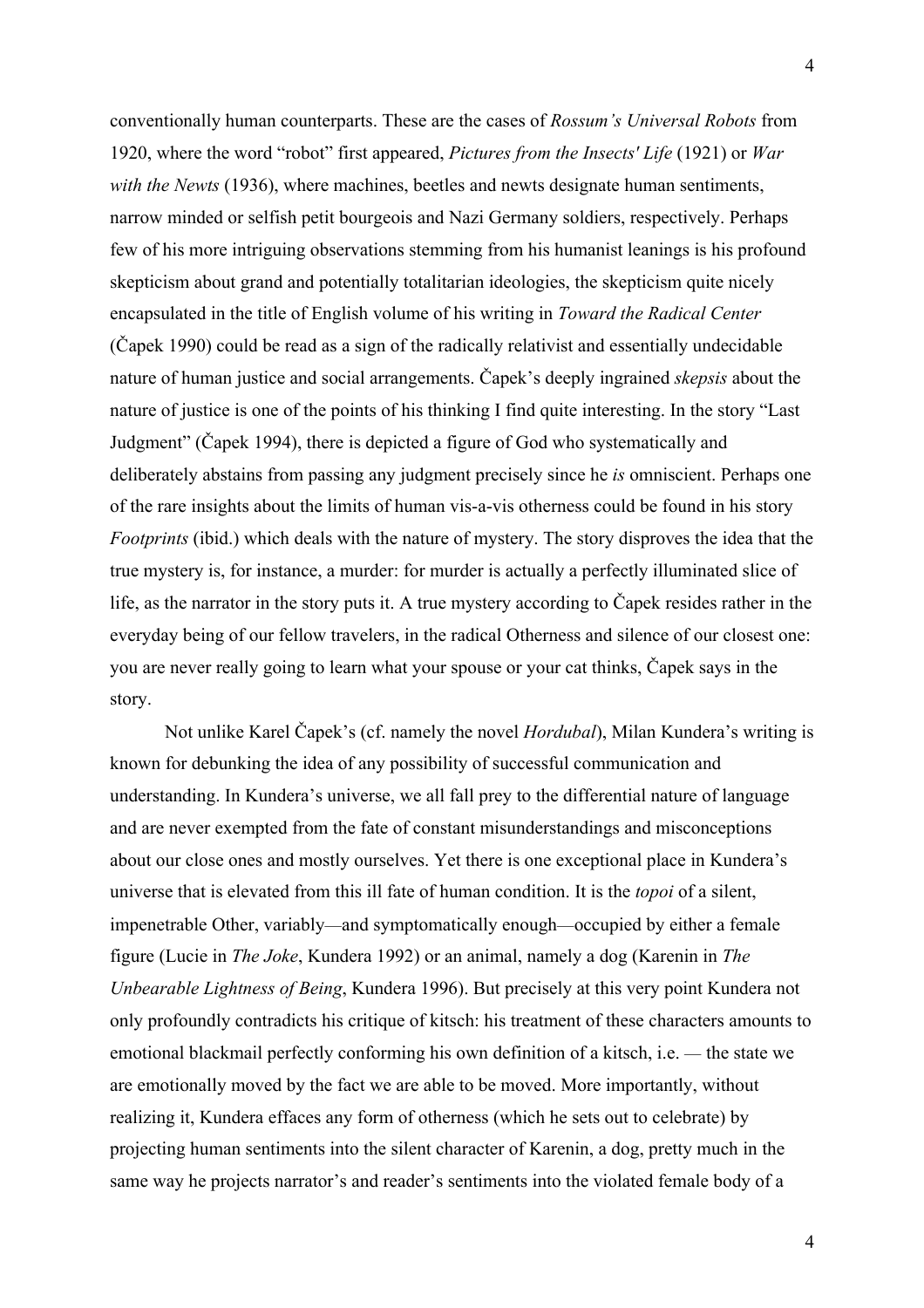silent character of Lucie in his first novel *The Joke*. Lucie has no voice and thus is on the one hand exempted from the vicious nature of communication, while on the other, at the very same time serves as a perfect empty screen for one's kitschy and self-indulging emotional projections. In Kundera's fictional universe, the silence of otherness is always audible only in relation to territorialized domain of human values and system of thought. Although both Čapek and Kundera implicitly yet emphatically renounce the Cartesian idea of an animal as a machine in their writing, they are stuck in the conventional appraisal of animals for which animals exist only insofar as they could be translated into values comprehensible to the established humanist system of thought.

In terms of the treatment of the topic of animals and inhuman, the writing of Karel Čapek and Milan Kundera could be juxtaposed and put in contrast with that of their somewhat earlier literary predecessors, Franz Kafka and Jaroslav Hašek. Kafka, an author of an essentially multiple, heterogeneous, de-centred and deterritorialized identity (conventionally grasped through a somewhat simplistic metaphor of a triple ghetto) staged a numerous instances of the inhuman in his writing. Several possible lines of reading the inhuman into Kafka can be demarcated by the keywords of a machine, of the uncanny, or an animal. I shall briefly take a look at all of them respectively.

Kafka's critical and uncanny travesties of modern bureaucratic machinery and institutional logic organizing society might point not only towards the theme of alienation from society and from one's subjectivity, but also to the radical flight away from mancentered systems of thought, organization and governance. At the same time, however, Kafka reveals the profound dependence of our society on various dispositives of biopower. One might rather counter-intuitively claim that the executing machine in *The Penal Colony* (Kafka 1971) is not at all an inhuman tormenting instrument, but, on the contrary, the very manifestation of the all too human *allzumenschliches* nature of a man. The machine basically demonstrates or materializes the will to knowledge, the will to decidable categories, logocentric truths, the thirst to learn the grounds of one's original sin (which according to Kafka is established performatively by the very enunciation of the claim for one's alleged innocence), the thirst displayed both by the officers and—in a way unsurprisingly in the Kafkesque universe—by the convicts themselves. In essence, the tormenting machine manifests a paradoxical, and yet, as Judith Butler showed in her *Psychic Life of Power* (Butler 1997), an inevitable will on the part of man to be disciplined at any cost, even at the cost of the destruction of one's living body.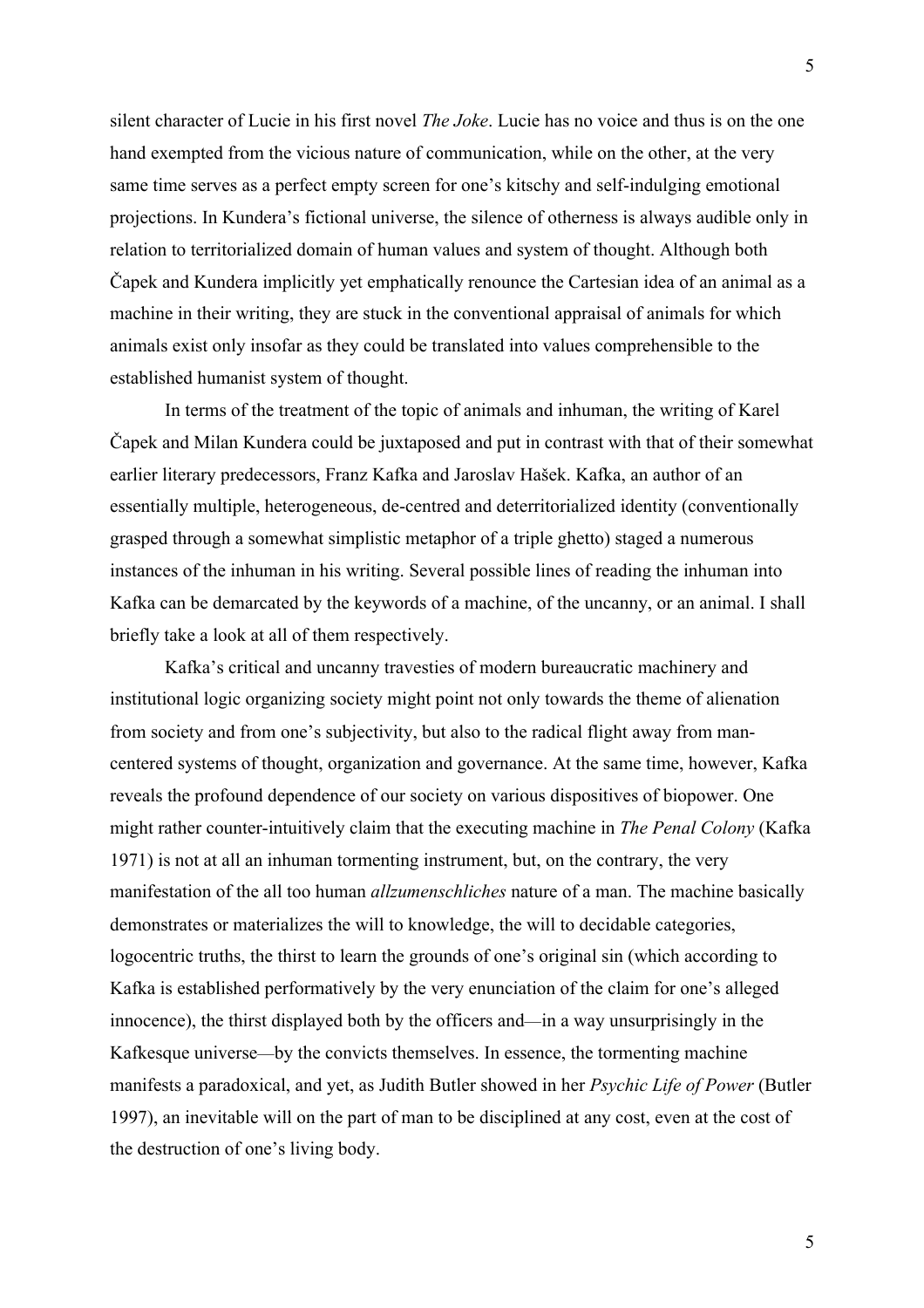As to the motif of the uncanny, it can be said there are numerous uncanny subjects in Kafka's writing. Paradigm examples of uncanny subjects include a creature called Odradek in the *Cares of a Family Man* and the character of Gregor Samsa from *The Metamorphosis*  (Kafka 1971). Odradek and Gregor are something that belongs tightly to a household or to a family yet that has at the same time become infinitely strange. Odradek and Gregor Samsa are deterritorialized subject—or more precisely, abjects—epitomized: they are rejected, expelled, cast out yet they keep returning, and by their stubborn existence they keep reminding the center, the system, the majority of both its authoritative negating gesture of rejection as well as of its merely transitory, contingent nature.

While animal motifs and *topoi* abound in Kafka's stories (cf. *A Giant Mole*, *A New Advocate*, *The Burrow*, *Investigations of a Dog*, *The Vulture*, *Josephina the Singer, or the Mouse Folk*), the inhuman creatures seem to serve there mostly as parables and allegories denoting the corrupt, annoying, counterproductive and self-destructive forces of the human psyche. For instance, *The Burrow* can be read as a hilarious and at the same time chilling allegory of a human petit mindedness that desperately and counter-productively seeks to secure its existence in an inherently insecure world. The chilling moments of the story come from the moments of paradoxical yet verisimilar depictions of self-destructive behavior of the underground creature (c.f. for example that the only way the creature is willing to proof the solidity of the newly built walls and ceiling is by running against the walls with its forehead until it starts to bleed). *The Metamorphosis* represents an exception here, though, at least in the Deleuze's and Guattari's reading (Deleuze and Guattari 1975). One line of interpretation is to read *The Metamorphosis* as the story of alienation within a family, or rather a story of the family's inability to cope with otherness. More productively, it may be read as the story of a downright abuse of otherness for the sake of gathering greater symbolic capital as in the case of Gregor Samsa's sister, in whose case we can observe the logic of deconstructivist reversals at work. If one takes the issue under consideration one step further, the phenomenon turns into its exact opposite. In this particular case we can see the way the sister's unique understanding and sensitivity towards Gregor turns soon to the perfect means of self- aggrandizement and ways of gaining social and symbolic capital and power over both Gregor and the whole family. In the Deleuzian reading (Deleuze and Guattari 1975), which is a reading that can be seen as a paramount example of embracing the inhuman, the uncanny experience of Gregor Samsa's failed humanity is not the case of tragic alienation but rather a failure to follow the line of flight from a human form towards a radically de-territorialized subjectivity of an animal. The real essence of Gregor Samsa's tragedy does not reside in the fact that he turned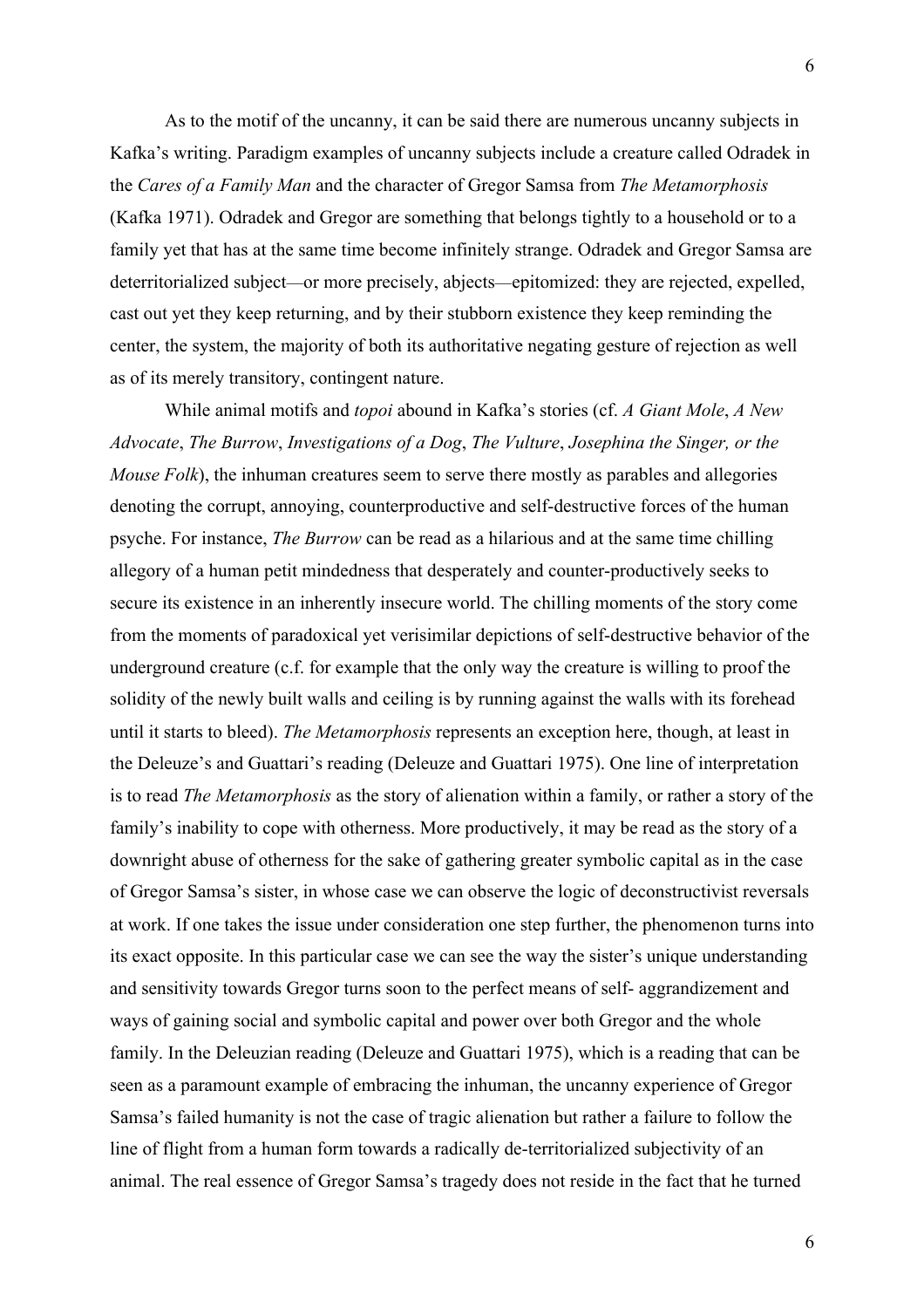into a giant insect, but precisely because he did not turn himself into this insect thoroughly enough.

The last author I would like to discuss here is Jaroslav Hašek. Compared to Čapek or Kundera, Hašek, a radical satirist, had a radical and rather skeptical view of the human condition. Although not occupying the many multiple identities as his compatriot and contemporary, Franz Kafka (both were born in the very same year and Hašek died, a heavy drinker, an alcoholic, one year prior to Kafka), Hašek might be seen as a fairly deterritorialized subject too, not only given the fact he was a branded national traitor, Bolshevik (fighting against Czechoslovakian army that itself contributed to the foundation of an independent Czechoslovakia following the end of WW I), a bigamist (while actually most likely a gay), but also a self-appointed executioner, as it is quite probable he personally ordered numerous executions without trial while he served as commissar of Soviet Red Army in the town of Ufa in region of Bashkiria (at southwestern Ural) during the Russian civil war. Hašek was by no means an author of one book, the well-known satiric novel *The Good Soldier Švejk: and his Adventures in the World War* (Hašek 2000). On the contrary, he was a highly prolific writer, mostly due to the fact he needed to earn enough money to get himself enough alcohol—the novel *The Good Soldier Švejk* was actually published in paperback installments and remained unfinished after Hašek died in Lipnice in southeast Bohemia (paradoxically enough while spending the last years of his life drowning in alcohol in the local Lipnice hotel and restaurant where he moved precisely in order to escape excessive drinking in Prague pubs).

Švejk might epitomize (albeit in a somewhat reductive mode) a Butlerian idea of performative parodical resistance (Butler 1993). Švejk resists his ill predicament of a private in the world war by the strategy that does not try to challenge but rather ridicules rigid authority. Švejk flees the limits of the system's framework through the means of its grotesque affirmation that reveals true absurdity and arbitrariness of bureaucratic and military machinery. It might be added that there seems to be another post-structuralist link in the Good Soldier Švejk: intriguingly, although a war novel set in the break of WWI, its plot is mostly located not on the battlefield but indoors in the paradigm Foucauldian institutions of modernity such as barracks, prison houses, clinics, asylums, courthouses etc.

As to the theme of animals, it is almost omnipresent in Hašek's writing and biography. At one point of his colorful career, which he spent mostly as a freelance journalist, he was employed as an editor and writer for a popular journal *The World of Animals*. His work there was quite interesting, as he not only succeeded in negotiating a regular and free supply of beer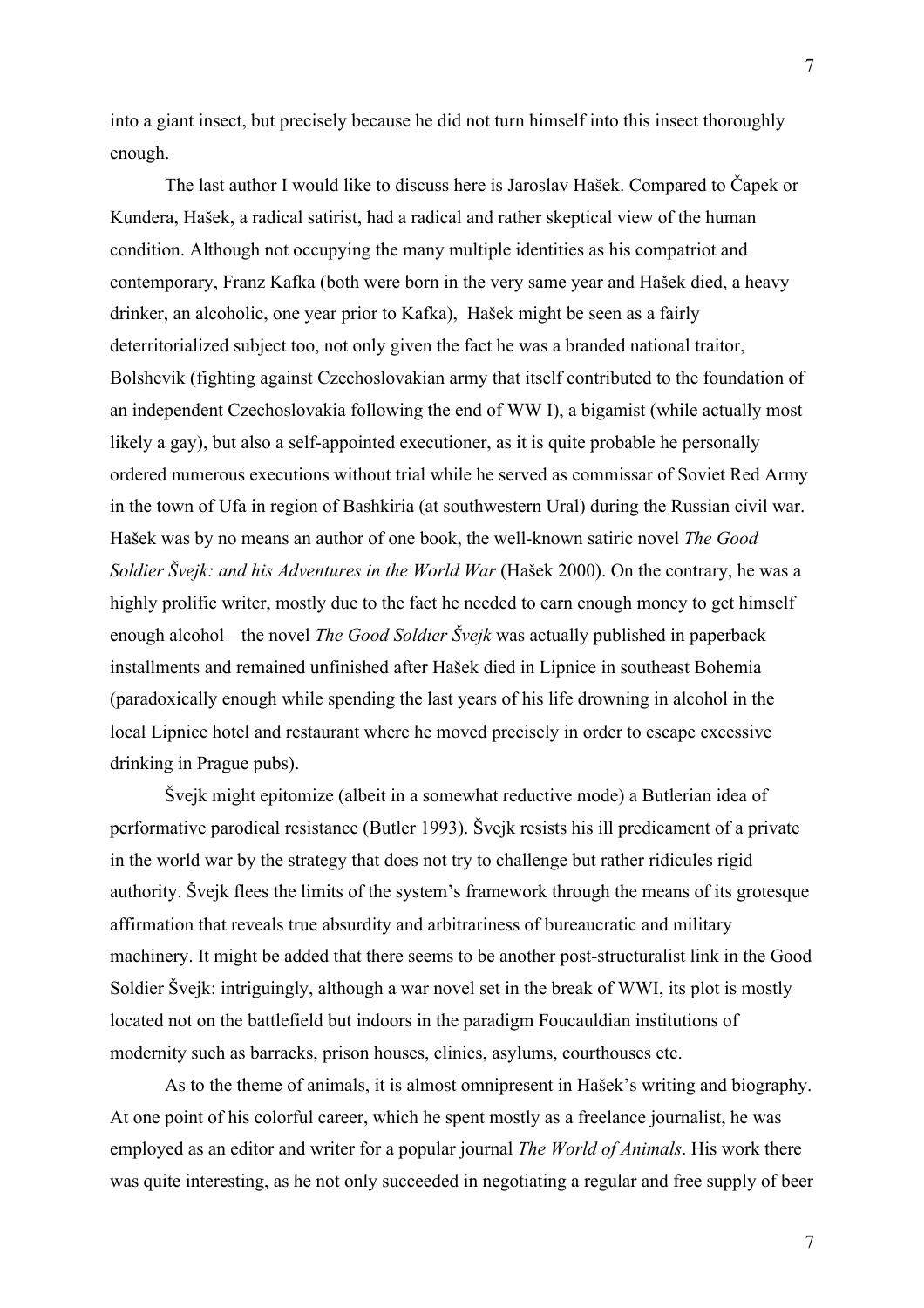right into his office, but as he indulged in rather fantastic journeys into the spheres of zoology and etiology. Some of his more memorable expert treatise on animal behavior included original—and completely made up—research into intricacies of alcoholism and the sexual life of apes. The protagonist of Hašek's most famous piece of writing, the good soldier Švejk earns his living on selling mongrel dogs with forged pedigrees. The theme of dogs meanders through Hašek's writing quite extensively. On a metaphorical level, Peter Steiner labeled the character of Švejk a Cynic hero (Steiner 2000), where a cynic is derived of the word *cynos*, a dog referring both to the Ancient Greek school of thought and to Švejk's cynical attitude towards the traditional morality, to the state apparatus as well as ideologies and grand narratives of history. From the very beginning, Švejk was clearly an underdog. But by his specific survival discourse and behavioral strategies, he managed to turn himself into a dog. One might say that one admittedly anthropocentric metaphor used by Reynhard Heydrich (the architect of the final solution and the so called Reichsprotektor of Bohemia and Moravia during the WWII, assassinated in Prague in 1942) in reference to Czech mentality could be used to describe very own Švejk's nature. Heydrich once claimed about Czechs famously they are incalculable laughing beasts. Švejk is such a creature, a (dionysiacly?) laughing beast is something that might be seen as successfully confronting the deeply ingrained notion of humanity.

I would like to conclude here with yet another arguably central European author, German writer Ingeborg Bachmann. Her text "All" (Bachmann 1987) tells a story of a father who prefers his child not to learn the language of humans but rather a language of silent things such as stones. Ultimately the father is paradoxically glad and relieved that the child dies by accident, and was young enough not to be able to acquire and master his mother tongue properly. It seems that the Ingeborg Bachmann text can not only be read as a meditation on the issues of language, thinking and subjectivity (the issues she was intrigued by since her dissertation thesis on Wittgenstein and Heidegger) or as an implicit feminist statement on the myth of natural and unambiguously happy parenthood but also as a radical attempt to slip out from human subjectivity towards a deterritorialized, inhuman state of becoming-an-animal—or, more precisely—becoming-a-thing.

## WORK CITED

Bachmann, Ingeborg. *The Thirtieth Year: Stories.* New York: Holmes & Meier, 1987.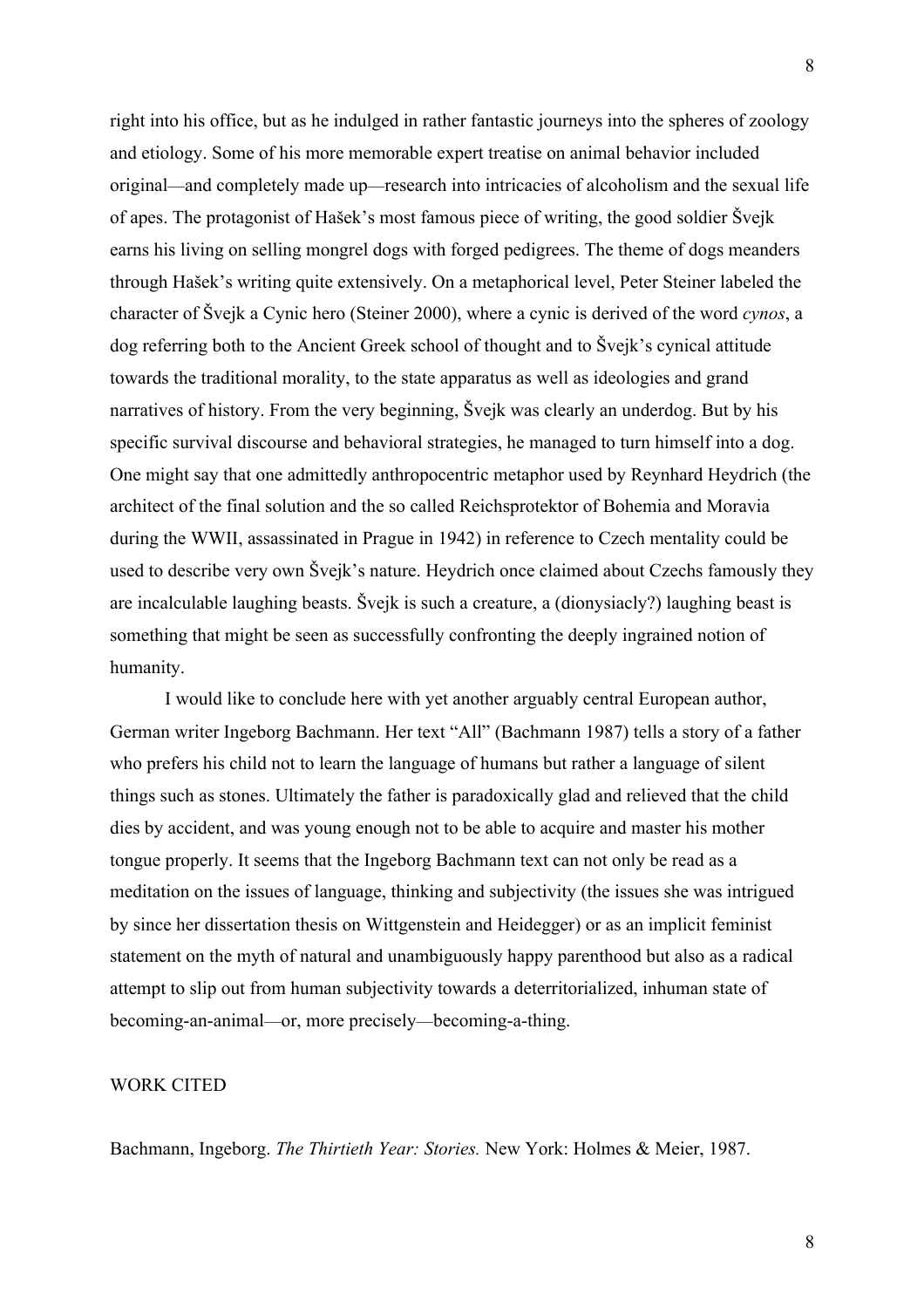Bataille, Georges. *Story of the Eye*. New York: Urizen Books, 1977.

Braidotti, Rosi. *Nomadic Subjects: Embodiment of Sexual Difference in Contemporary Feminist Theory.* New York: Columbia University Press, 1994.

Butler, Judith. *Bodies that matter : on the discursive limits of "sex."* New York: Routledge, 1993.

Butler, Judith. *The psychic life of power : theories in subjection.* Stanford, Calif.: Stanford University Press, 1997.

Čapek, Karel. *Tales from Two Pockets*. North Haven, CT: Catbird Press, 1994.

Čapek, Karel. *Toward the Radical Center: A Karel C apek Reader*. Highland Park, N.J.: Catbird Press, 1990.

Deleuze, Gilles, and Félix Guattari. *Anti-Oedipus: Capitalism and Schizophrenia.* Minneapolis: University of Minnesota Press, 1983.

Deleuze, Gilles, and Félix Guattari. *Kafka: Toward a Minor Literature*. Minneapolis: University of Minnesota Press, 1986.

Derrida, Jacques. "The Animal That Therefore I Am (More to Follow)." *CRITICAL INQUIRY*. 28 (2002): 369-418.

Derrida, Jacques. "Spurs. Nietzsche's Styles", in Kamuf, P. (ed.): *A Derrida Reader. Between the Blinds.* New York: Harvester – Wheatsheaf, 1991.

Gombrowicz, Witold. *Ferdydurke*. New York: Grove Press, 1961.

Haraway, Donna. *Simians, Cyborgs, and Women. The Reinvention of Nature*. London: Free Association Books, 1991.